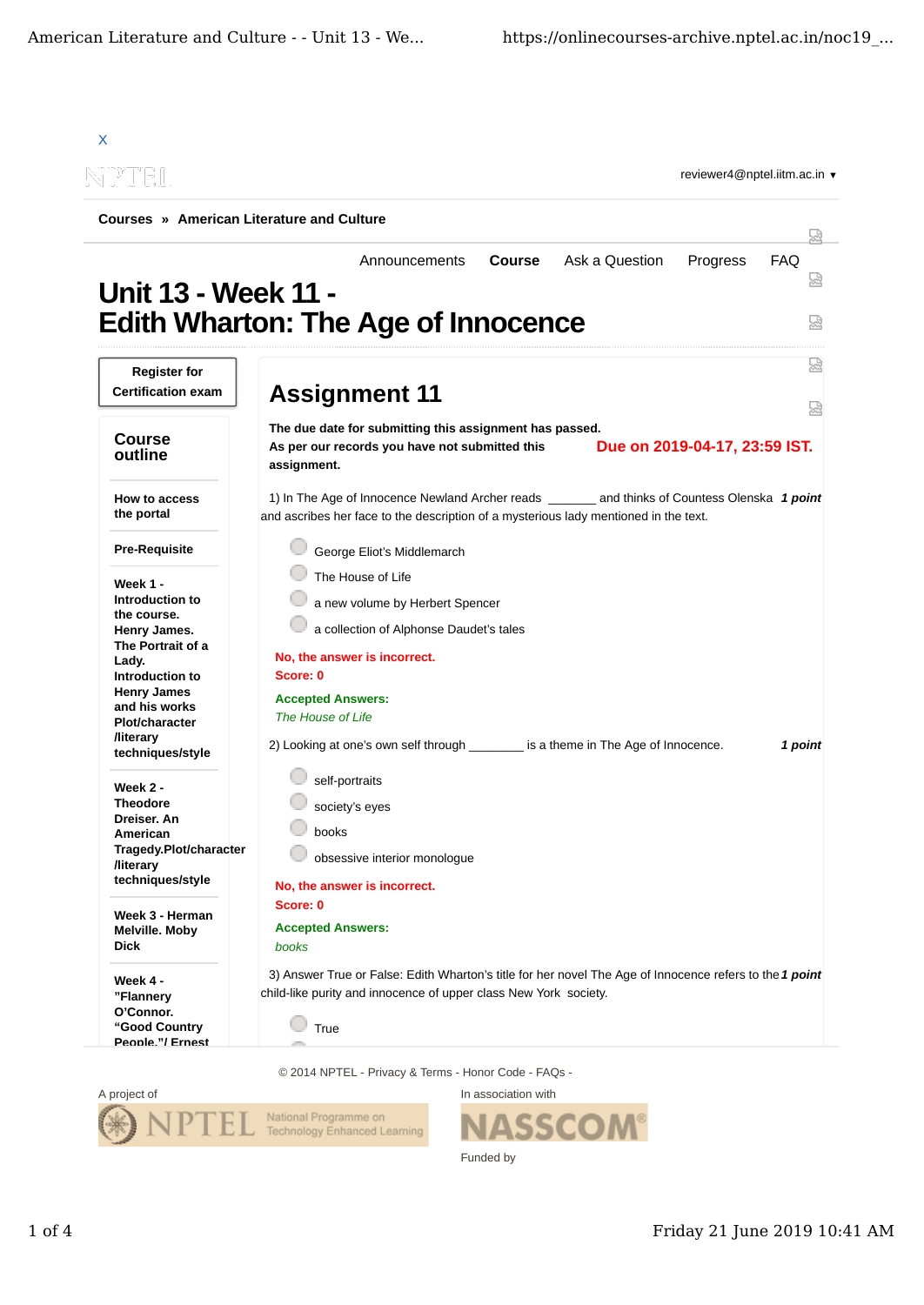| American                                          | personality and upbringing but also whether they conform to the rigid rituals and conventions that upper                                                |
|---------------------------------------------------|---------------------------------------------------------------------------------------------------------------------------------------------------------|
| Romanticism<br>Edgar Allan Poe.                   | ce De class New York society imposes.                                                                                                                   |
| "Annabel Lee" /                                   |                                                                                                                                                         |
| Lillian Hellman.                                  | books that the characters read                                                                                                                          |
| The Children's<br>HourPlot/character              | religious denomination of the characters- be it Roman Catholic, Protestant or Jewish                                                                    |
| <b>/literary</b>                                  | political views of the characters                                                                                                                       |
| techniques/style                                  | None of the above                                                                                                                                       |
|                                                   | 恳                                                                                                                                                       |
| Week - 6 - Arthur<br><b>Miller. A View</b>        | No, the answer is incorrect.                                                                                                                            |
| from the                                          | Score: 0<br>요                                                                                                                                           |
| Bridge.Plot/character                             | <b>Accepted Answers:</b>                                                                                                                                |
| <b>/literary</b><br>techniques/style              | books that the characters read<br>₽                                                                                                                     |
|                                                   | 5) discouraged Edith Wharton from pursuing writing because the prevailing idea in 1 point                                                               |
| Week 7 - Eugene                                   | those times was that good girls don't write.<br>요                                                                                                       |
| O'Neill. Desire                                   |                                                                                                                                                         |
| under the                                         | Edith Wharton's mother                                                                                                                                  |
| <b>Elms.Introduction</b><br>to Eugene             | 덣<br>Henry James                                                                                                                                        |
| O'Neill and his                                   | Edith Wharton's husband                                                                                                                                 |
| worksPlot/character                               |                                                                                                                                                         |
| <b><i><u>Iliterary</u></i></b><br>techniques/styl | Mark Twain                                                                                                                                              |
|                                                   | No, the answer is incorrect.                                                                                                                            |
| Week 8 - Edith                                    | Score: 0                                                                                                                                                |
| <b>Wharton. The</b>                               | <b>Accepted Answers:</b>                                                                                                                                |
| Age of<br>Innocence.                              | <b>Edith Wharton's mother</b>                                                                                                                           |
| <b>Plot/character</b>                             |                                                                                                                                                         |
| <b>/literary</b>                                  | 6) In The Age of Innocence we see that the merge in order to construct<br>1 point<br>something new, most importantly the construction of the new woman. |
| techniques/style                                  |                                                                                                                                                         |
| Week 9 - Edith                                    | Puritan ideals and Victorian morality                                                                                                                   |
| <b>Wharton. The</b>                               | Victorian period and modernity                                                                                                                          |
| Age of                                            |                                                                                                                                                         |
| Innocence.                                        | Modern preoccupation with both money and fame                                                                                                           |
| Week 10 - Edith                                   | notions of innocence and sexual depravity                                                                                                               |
| <b>Wharton. The</b>                               | No, the answer is incorrect.                                                                                                                            |
| Age of<br>Innocence                               | Score: 0                                                                                                                                                |
|                                                   | <b>Accepted Answers:</b>                                                                                                                                |
| Week 11 - Edith                                   | Victorian period and modernity                                                                                                                          |
| <b>Wharton: The</b>                               | 7) In Wharton's The Age of Innocence, _____________, a character who enjoys living and<br>1 point                                                       |
| Age of<br>Innocence                               | travelling alone, speaks her mind and reads widely can be seen as a new woman of that period.                                                           |
|                                                   |                                                                                                                                                         |
| Lecture 37 -<br>Edith Wharton:                    | May Welland                                                                                                                                             |
| The Age of                                        | Countess Ellen Olenska                                                                                                                                  |
| Innocence                                         | Louisa van der Luyden                                                                                                                                   |
| Ouiz:                                             |                                                                                                                                                         |
| Assignment 11                                     | Janey Archer                                                                                                                                            |
| $\blacksquare$ Week - 11                          | No, the answer is incorrect.                                                                                                                            |
| Feedback Form                                     | Score: 0                                                                                                                                                |
|                                                   | <b>Accepted Answers:</b>                                                                                                                                |
| <b>Week 12 -</b><br><b>Christopher</b>            | <b>Countess Ellen Olenska</b>                                                                                                                           |
| Hitchens:                                         | is a character of contradictions. At one point while discussing Countess<br>1 point<br>8) и последници с последници с при                               |
| Jewish Power,                                     | Olenska's marriage he says why can't women be as free as men and then immediately bites his tongue                                                      |
| Jewish Peril                                      | and goes on to contradict his statement.                                                                                                                |
| <b>Download</b>                                   |                                                                                                                                                         |
| Videos                                            | Julius Beaufort                                                                                                                                         |
|                                                   |                                                                                                                                                         |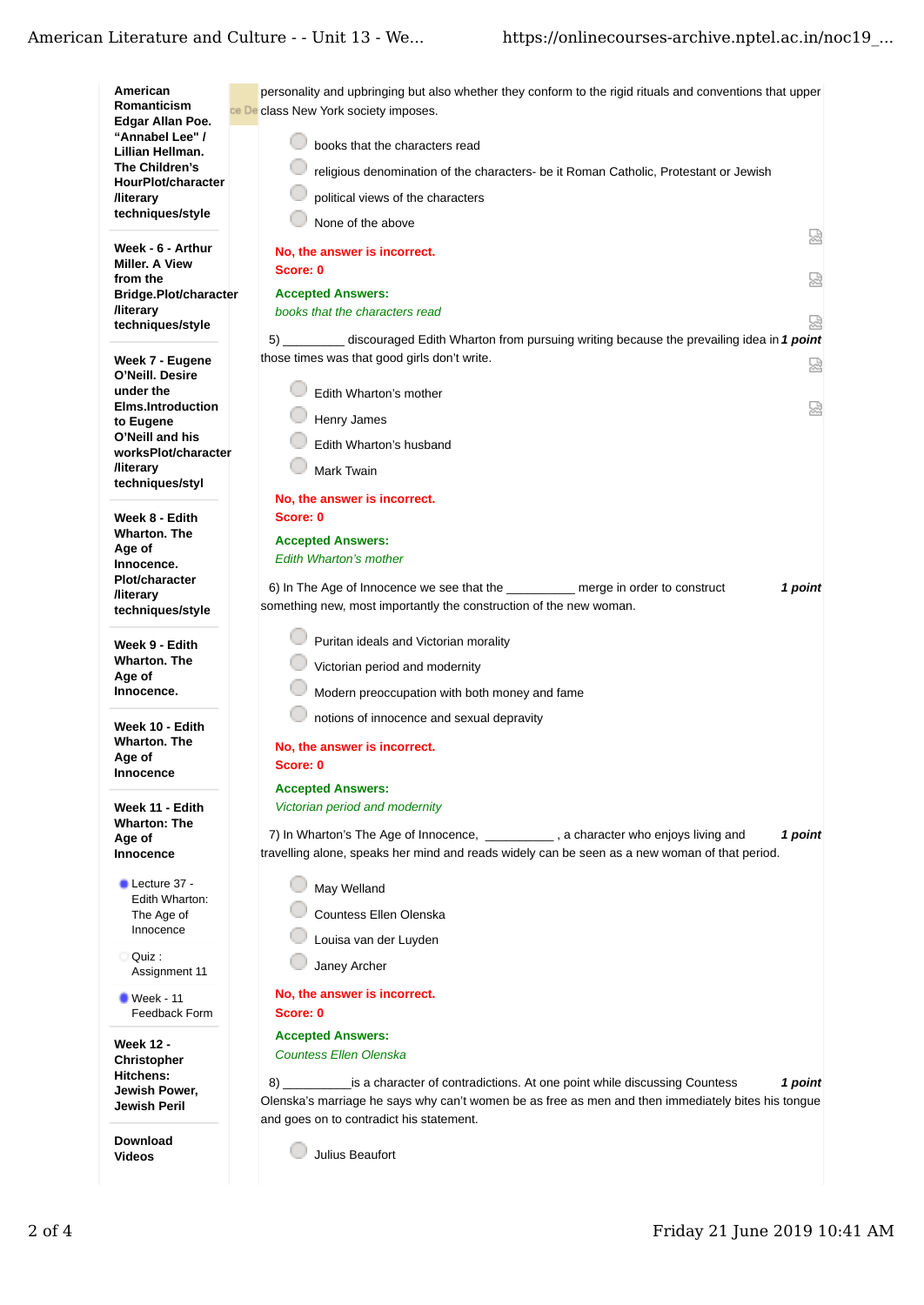## American Literature and Culture - - Unit 13 - We... https://onlinecourses-archive.nptel.ac.in/noc19 ...

**Session**